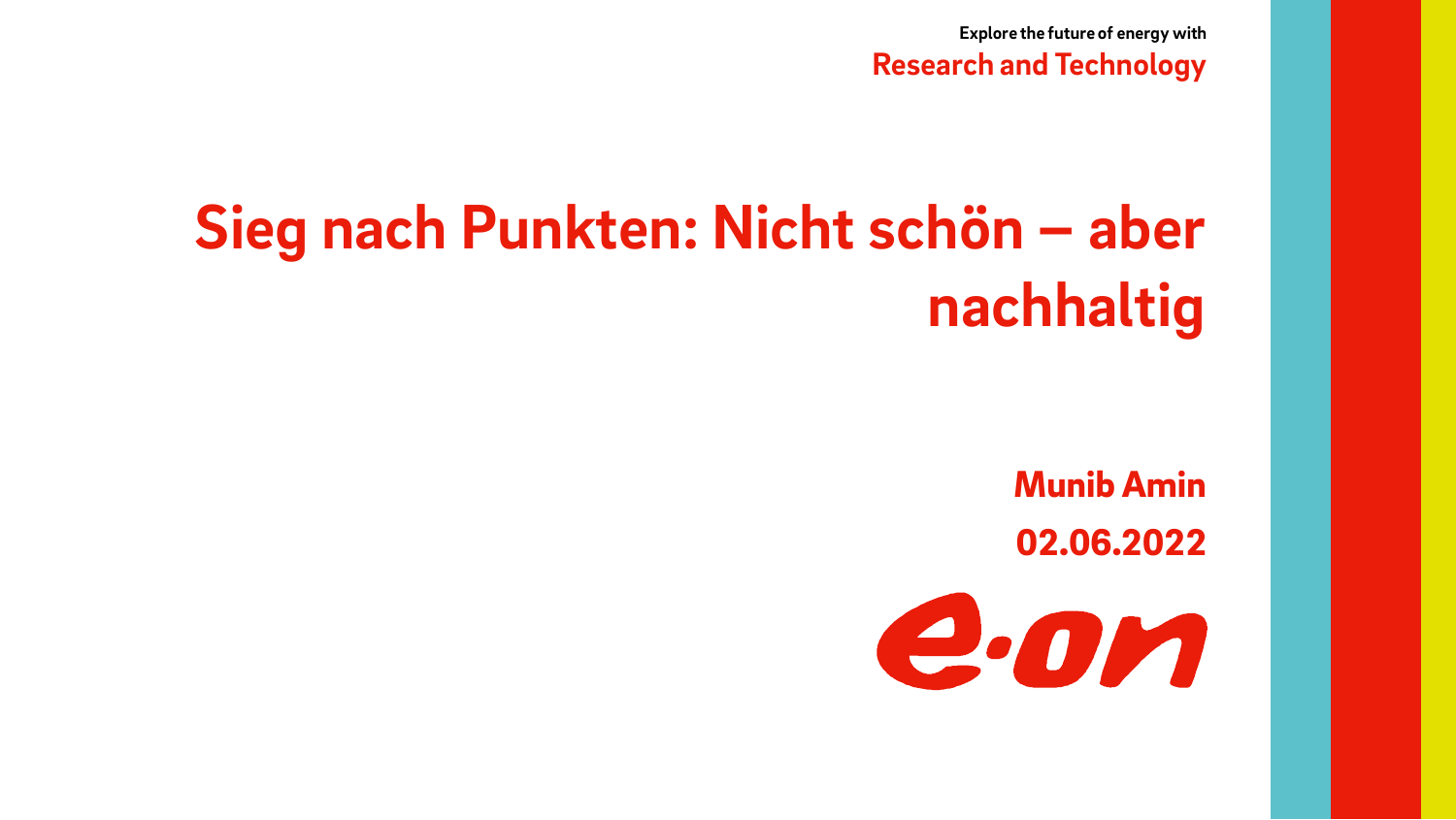### A sustainability scenario: an unlikely case?

#### **From a statistical perspective:**

Sustainable scenarios imply a sudden and dramatical inversion of the long-lasting trend of rising  $CO<sub>2</sub>$ emissions

#### **From a scenario perspective:**

• A sustainable development scenario is a very narrow path. There are not too many ways to construct it, but there are overwhelmingly many ways to construct credible and comparable non-sustainable scenarios

#### **From a game theory perspective:**

• Climate protection involves 200 parties. There is hardly any way to make them to collaborate without any exception

#### **From a social perspective:**

• There is a clear trend towards sustainability in countries with a high GDP per capita, but most people do not live in these countries. For the energy sector, surveys indicate that security of supply and lowcost energy are still prioritized by most people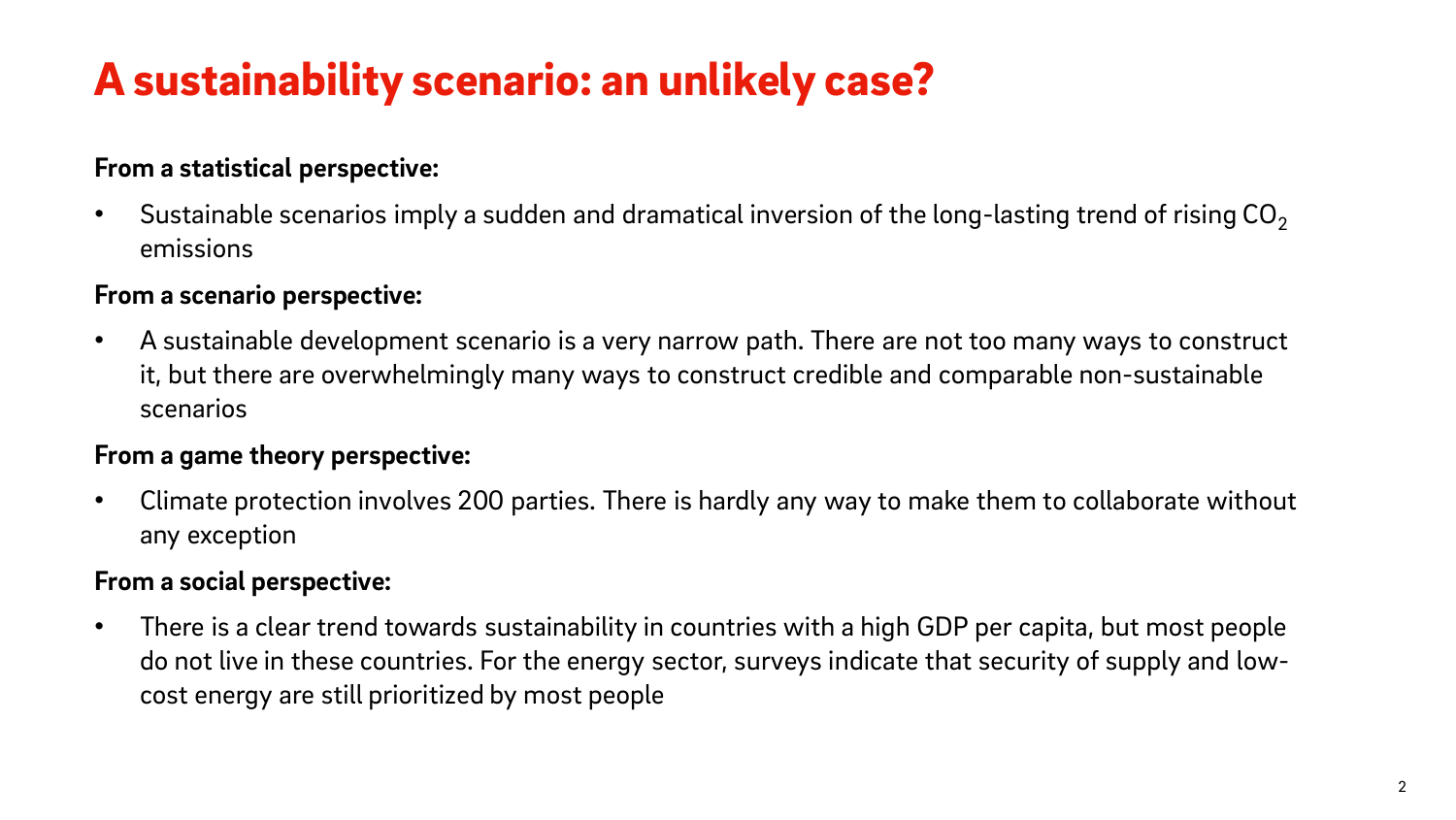### An old debate…



Helmut Schmidt Bundeskanzler 1974-82

"Die Verbrennung jeder Art von Kohlenwasserstoff führt zu einer gefährlichen Aufheizung des Erdballs"

"Im Jahre 2010 werden wir kein Öl mehr haben. Dann werden alle Autos mit Batterien fahren."

1979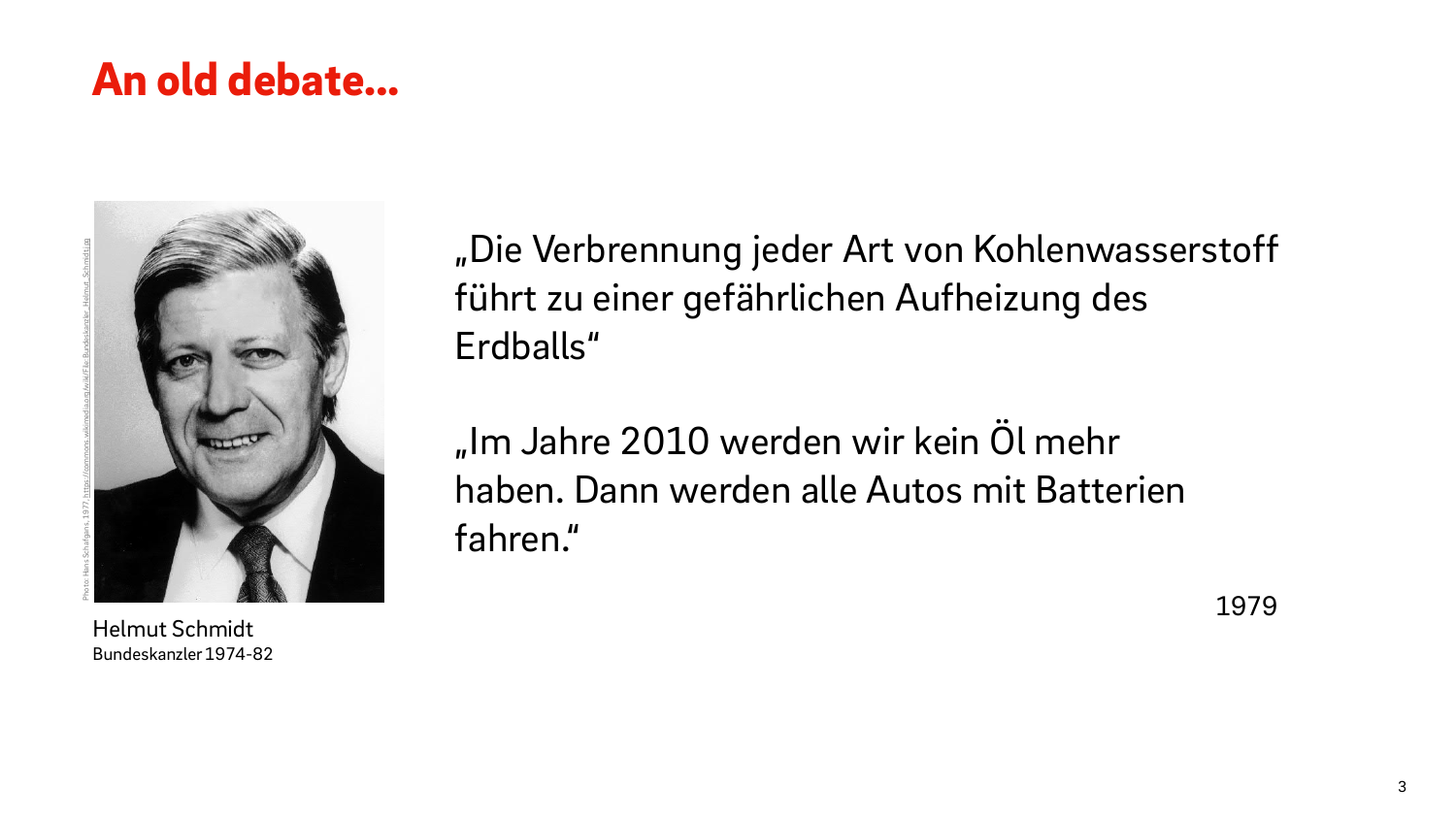### Hybridisation of the Heat Supply of Single-Family Houses with Split Air Conditioners

Split Air Conditioners are **technically air-to-air heat pumps** for cooling and for heating.

They are installed in one ore more rooms, not attached to the heating system. Heating of other rooms and domestic hot water (DHW) will still be provided by the existing gas boiler.

### **Theses pro hybridization:**

- Peak heat demand over the whole winter and especially in "the dark-winter-dull" will be problematic due to grid-load and electrical energy production limitations.
- COP of the Heat Pump potentially much higher in the **shoulder seasons** and without DHW.



indoor unit  $-$  up to 5 in multi split systems



outdoor unit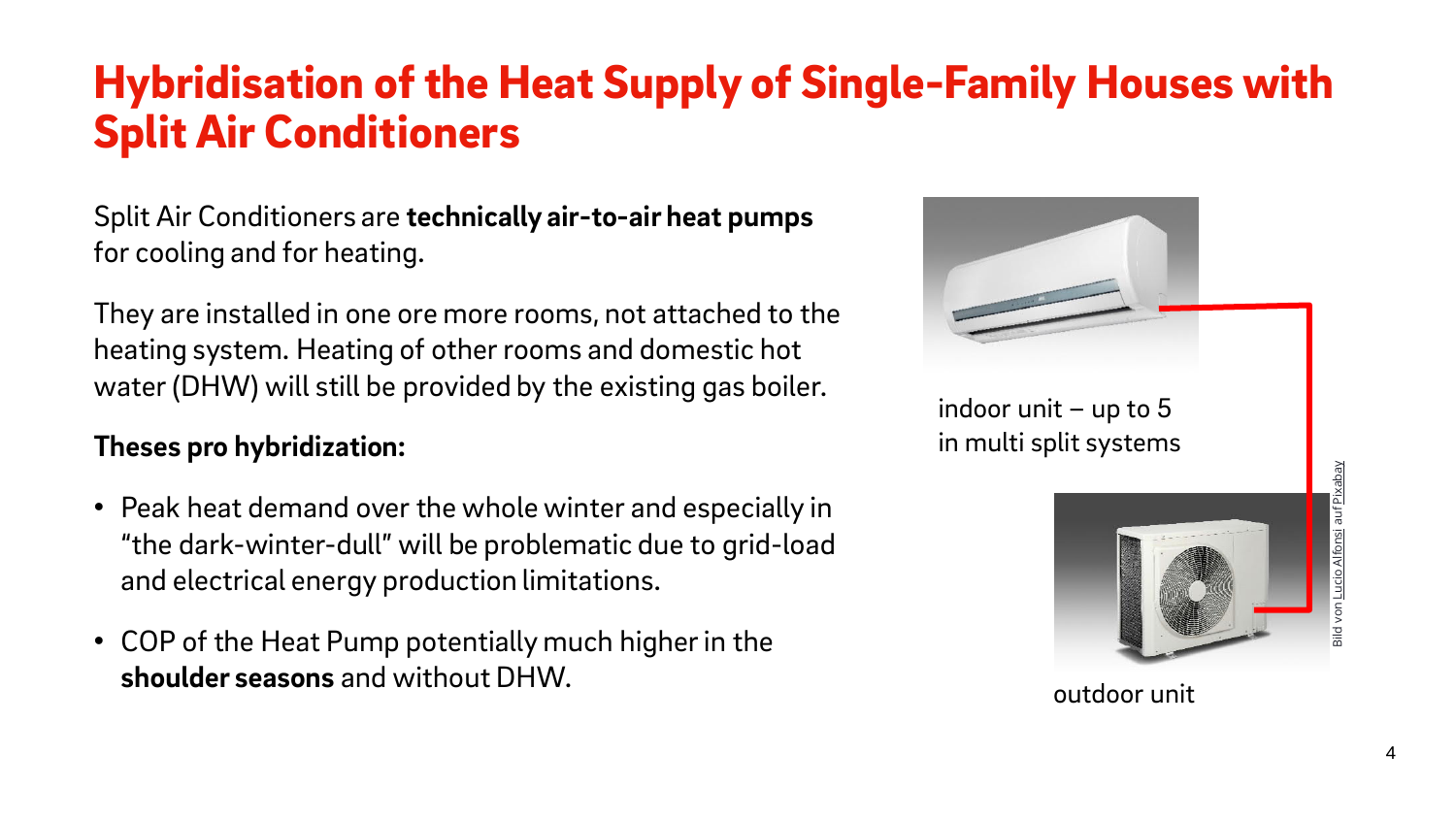### Negative emissions: Compensation of non-abatable emissions



Overall estimate for CO $_{\rm 2}$  removals in 2050: **5-15 Gt/a**

Greenhouse gas emission abatement potential [Gt CO $_2$  equivalent]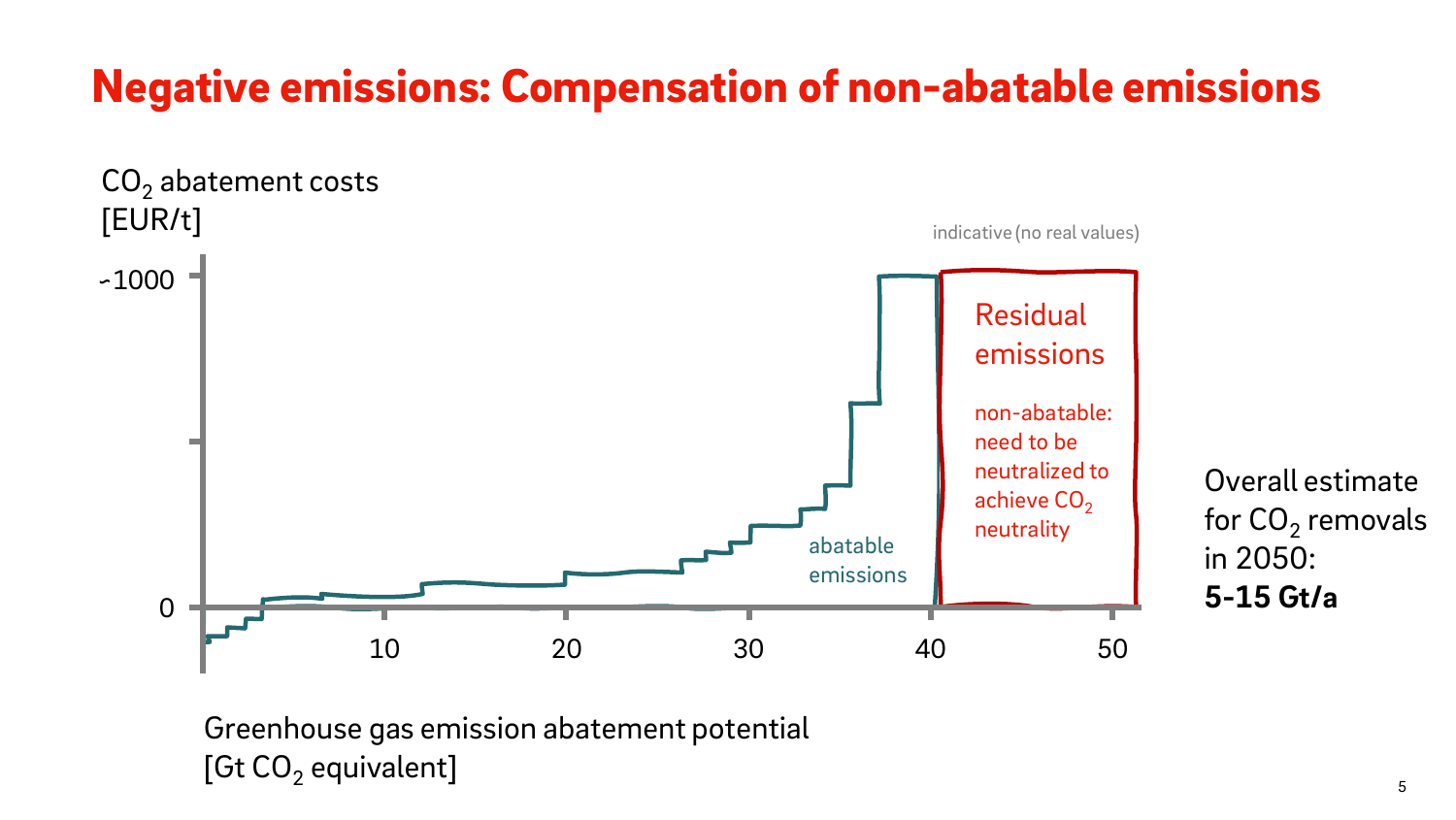### The value chain of imported hydrogen

#### **Optimistic 2050 estimates West-Sahara**





The losses along the value chain cause increasing specific costs